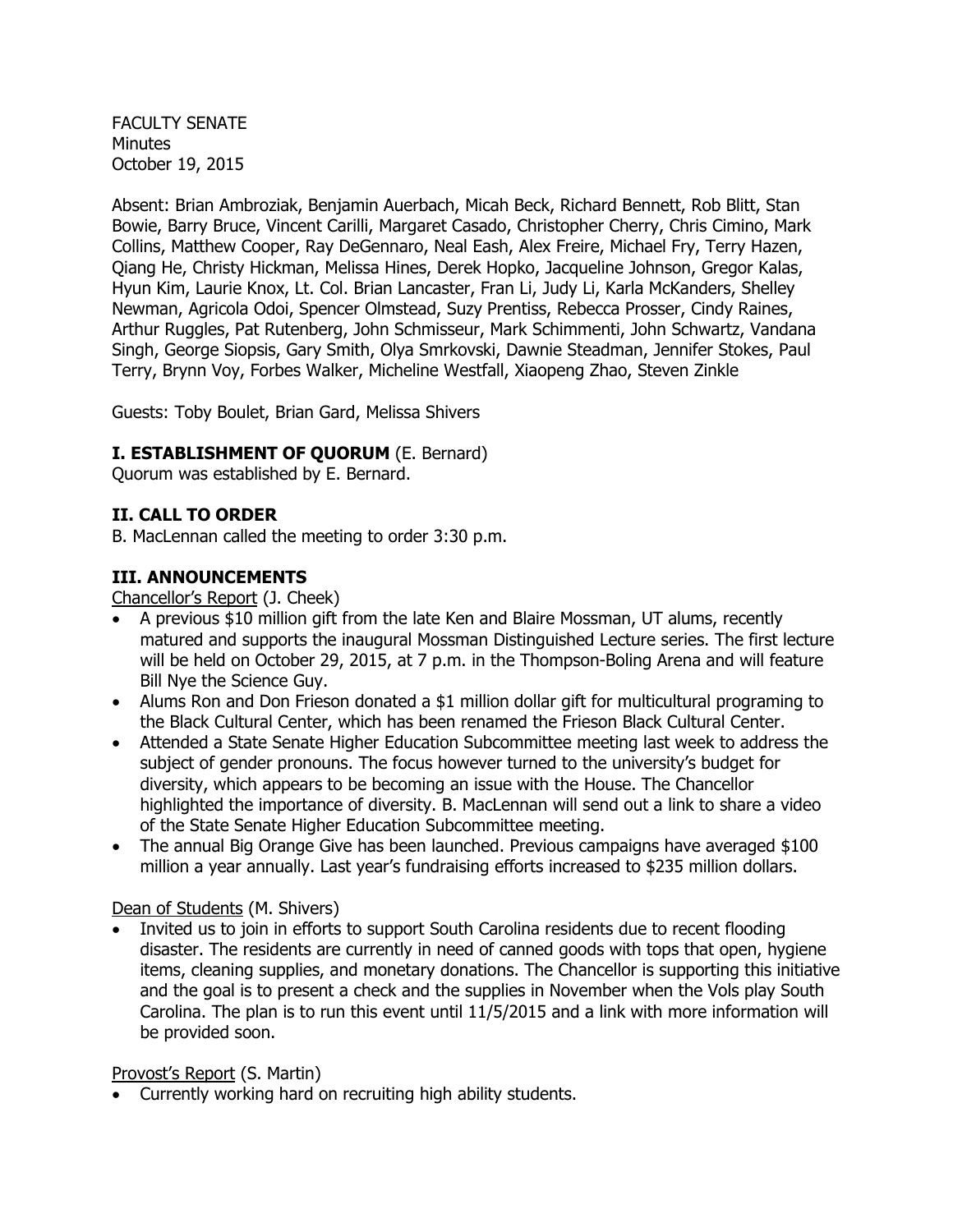- A termination of tenure task force is currently working through the cumulative performance review process to see if it can be streamlined.
- Have also been looking at the mechanisms that trigger an academic program review. SAIS will have a new platform: Campus labs will administer the process for courses the first half of the semester. The goal is to implement the new evaluation at the end of fall semester. Provost Martin emphasized that she wants to have a good system of peer review evaluation that encompasses self-reflection, peer evaluation, and feedback. All three of these components need to be included. L. Gross asked what the purpose of SAIS is because there are two objectives: 1) one to evaluate, and 2) to assist the professor. He noted that these are two very different objectives that are using the same tool. Provost Martin stated that students rightly want to evaluate professors and acknowledged that SAIS is not a comprehensive evaluation. Student evaluations are useful in sending up red flags – a broad brush – a first sense of outliers. For example, a professor receiving all fives is an outlier, which can then lead to further evaluation if they are outstanding. Provost Martin also stated that if a faculty member is rated poorly, it does not mean that is so, but allows for the further examination. She asked, what extent do we rely on evaluation for the tenure and promotion process and went on to state that we want a better system of assessment and reflection that will be more meaningful. A concern was raised that the Provost had mentioned the term "tenure" twice and she was asked if a group is investigating this. Provost Martin stated that the group was initially instructed to take a broad look, then was focused and narrowed to the cumulative review processes. C. White stated that she was on the first task force and tenure was never on the table to be evaluated at that time. The Provost clarified that the process that is being discussed is about an individual person being terminated with tenure.
- Asked not to miss Mic Night, which will be held on October 28, 2015, at the Relic Theater from 5:30-8:00 p.m.

#### President's Report (B. MacLennan)

- Welcomed the Board of Trustees to campus for their fall meeting two weeks ago. Attention was called to faculty's common goal of preparing students by teaching skills that will help them to do well in their first jobs after graduation and to prepare them for an unpredictable future. Explained that students will need to function well in a world of increasing diversity and that a functioning democracy requires thoughtful citizens who can think critically about themselves, deeply examine society and its institutions, and act wisely on their conclusions. Further explained that achieving these ends requires the active involvement of a faculty who are experts in their disciplines and directly involved with the students, and it requires effective shared governance like we have here. Afterwards several Board members expressed their support for diversity education in spite of the recent criticism of it.
- The Board considered the proposed Student Code of Conduct, which Vice Chancellor Carilli presented to us last year. There was some discussion about standards of evidence and the composition of the student conduct board, including the elimination of the Greek Judicial Board. In the end the Board approved the Code unanimously. It will now go to the legislature for final approval, but some legislators have expressed concerns.
- Outsourcing remains a concern of faculty, students, and staff. There are questions about whether it would save the state money, questions about the quality of service, safety concerns from students and others, and concerns about whether it serves social justice. Moreover, the discussion itself is hurting staff morale. It now appears that the outsourcing decision will be made for the UT system as a whole, not on a campus-by-campus basis.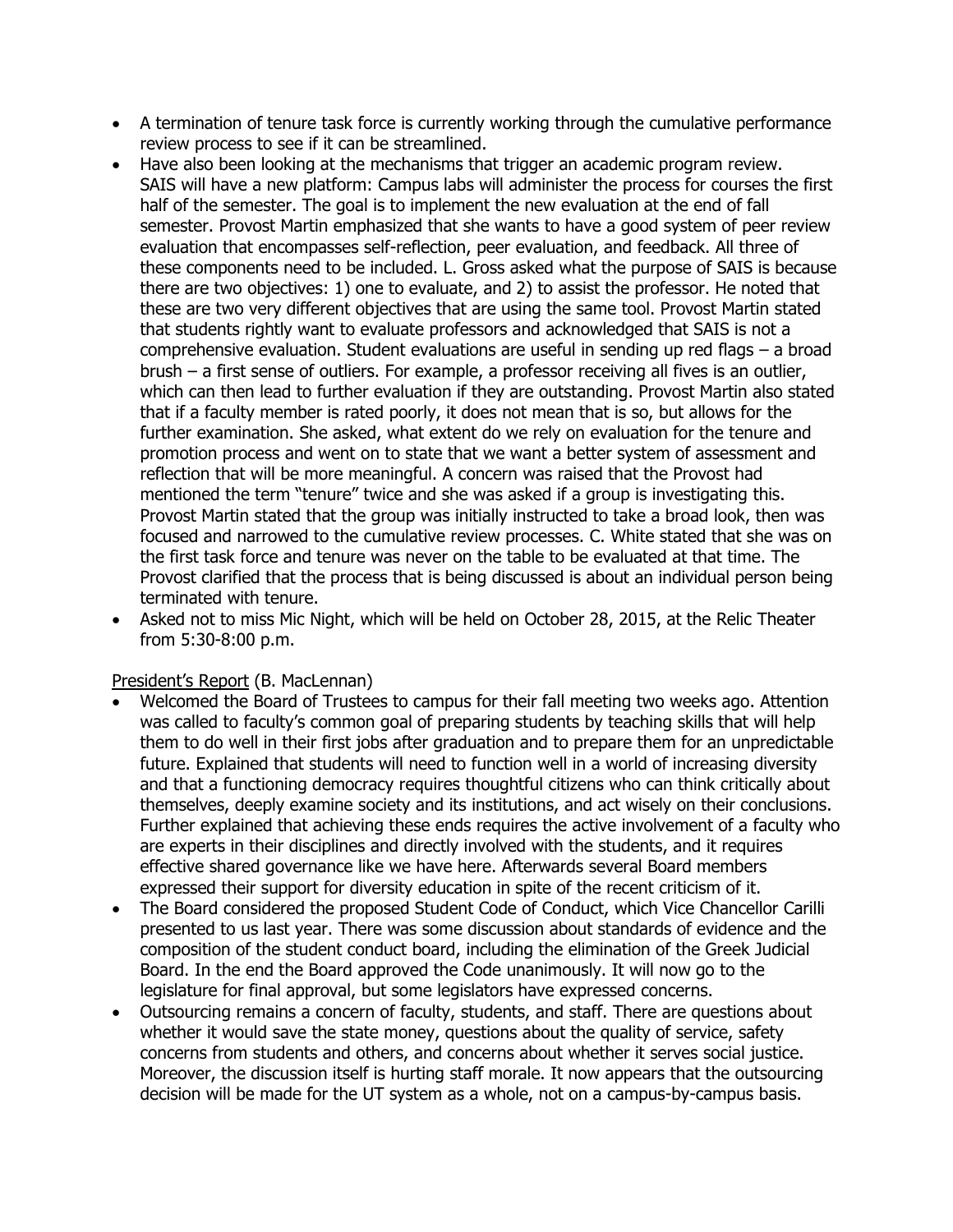President DiPietro has been gathering evidence, which shows that outsourcing is not a good strategy for the UT system. The Faculty Senate Budget and Planning Committee is drafting a resolution to express our concerns about outsourcing, and the University of Tennessee Faculty Council will be considering a joint resolution. As citizens we can also advocate individually for the university to be allowed to make the best decision for itself.

- Senator Mike Bell of Riceville is drafting legislation that would require state universities to allow permit-holding faculty and staff to bring their guns on campus. Five years ago, this senate passed a resolution expressing faculty support for current state policy prohibiting guns on campus and urging that the policy not be changed. The faculty has supported the administration of the UT and TBR systems in arguing that armed defense is a matter best entrusted to skilled professionals, and that we will all be safer if the use of deadly force is left in the hands of those trained to use it. Unfortunately, this issue will not go away, so we should prepare again to defend our right to work and teach in a safe environment, free from lethal weapons. Several senators expressed concern and a question was raised about forming a committee to begin working on this matter. B. MacLennan will send out information about this.
- Jennifer Morrow was scheduled to complete her presentation on the new SAIS today, but she has asked to postpone her presentation until November when she will be able to provide a more substantial update based on recent feedback from stakeholders. The 2014- 2015 SAIS Task Force Report has been posted to the Senate website with the agenda for this month to provide background and recommendations on establishing validity and reliability.

### University Faculty Council (UFC) (C. White)

- Outsourcing: President DiPietro is completely committed to keeping things as they are. C. White noted that this is a system issue and that one campus will not be able to opt out. He will be requesting that an outside assessment team look at this.
- *Diversity*: Sees the current differences as values issues. Concern was expressed that the legislature needs to look at the bigger picture. We currently have a \$20 million budget for diversity. \$16 million goes for scholarships, \$2 million covers policy mandates, and \$2 million is left for everything else.
- *Salaries*: BoT agreed to a 3% pay-raise, as well as gave retention bonuses to the president, executive vice president, and the chancellors. Additional details about the raises and bonuses can be found at [http://bot.tennessee.edu/resources/2015-10-09-materials.html.](http://bot.tennessee.edu/resources/2015-10-09-materials.html) It was noted that administration salaries are growing faster than faculty.

## **IV. MINUTES OF THE FACULTY SENATE AND EXECUTIVE COUNCIL**

The Faculty Senate Meeting minutes of September 21, 2015, were presented for review and comment. L. Zhao asked to be removed from the absent list as she was in attendance. B. MacLennan moved to approve the minutes with the correction. No one opposed and the minutes were approved.

The Faculty Senate Executive Council Meeting Minutes of October 5, 2015, were not available but will be posted on the Senate website as an information item when they become available [\(http://senate.utk.edu/archives/senate-reports-minutes-publications-2015-2016/\)](http://senate.utk.edu/archives/senate-reports-minutes-publications-2015-2016/).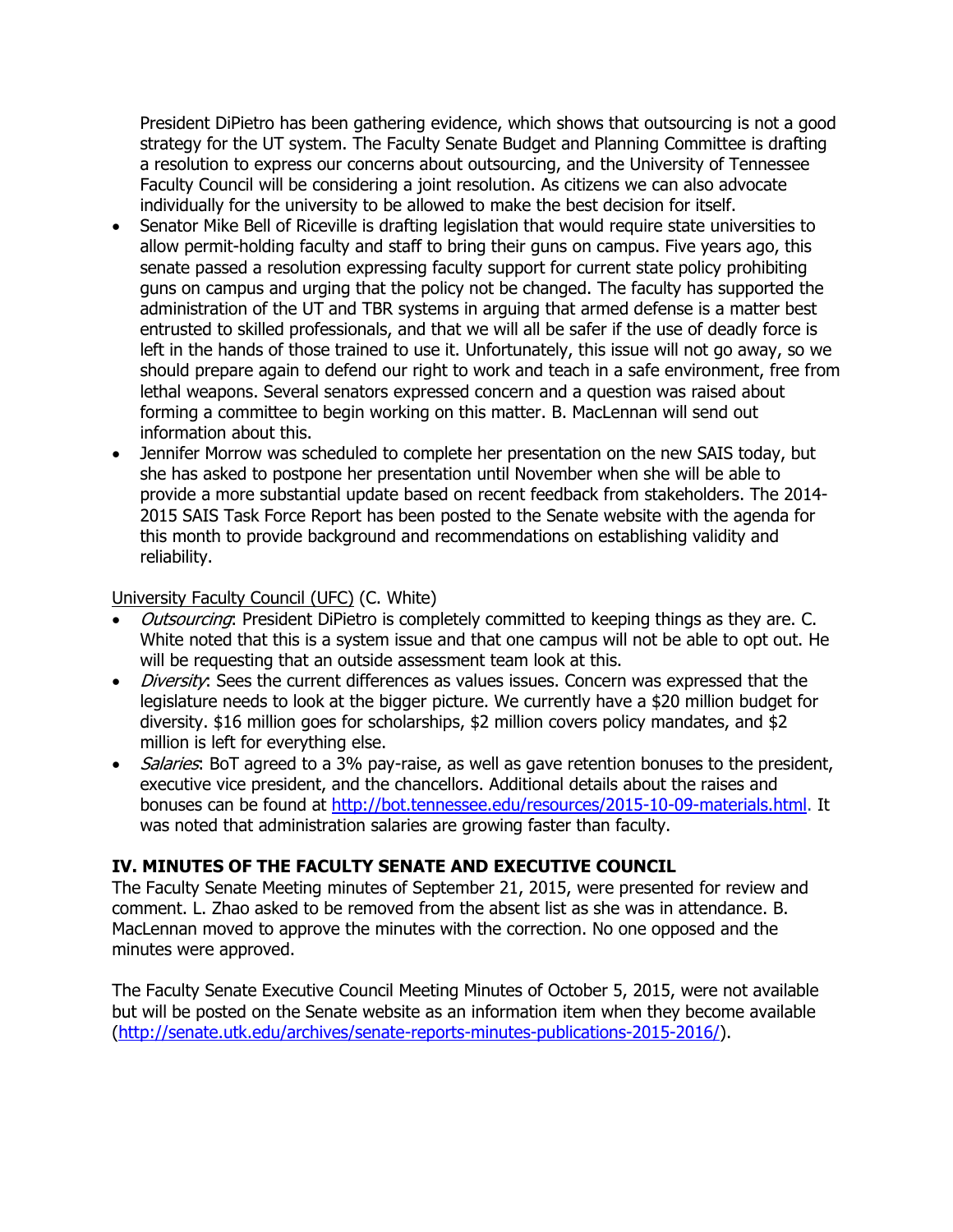# **V. MINUTES OF THE GRADUATE COUNCIL**

S. Kania presented the Graduate Council Minutes of August 27, 2015 [\(http://gradschool.utk.edu/Grad%20Council%20Minutes%208-27-15.pdf\)](http://gradschool.utk.edu/Grad%20Council%20Minutes%208-27-15.pdf). B. MacLennan moved to approve the minutes. No one opposed and the minutes were approved.

# **VI. UNFINISHED BUSINESS**

J. Morrow will conduct her presentation on SAIS at the next Senate meeting in November.

# **VII. NEW BUSINESS**

Office of Emergency Management (Brian Gard)

- Mr. Gard reported that the goals of this office include:
	- 1. Resilient Community: To have a robust campus response and resilient community.
	- 2. Recovery: The phase in which the campus is able to get back to responsibilities.
	- 3. Standard of Care/Compliance: Complying with the federal and state mandates. Also try to meet the standard of care.
	- 4. Focused investment. Focus on awareness and training related to safety.
- The office provides materials for most things faculty need to know about emergency on their website including shelter and active shooters.
- Recently updated the UT alert system that can now provide computer displays from "Client" software. For example, you can now get UT alerts put over billboards. C. White asked for clarification about Client software and suggested that this software be put on every SMART computer on campus. Mr. Gard stated his office is currently working on this. There is a link on the website of Office of Emergency Management that you can download. P. McArthur noted she received an alert phone call this past Saturday night and Mr. Gard said that was a mistake. Typically the alerts are not sent to phones. They typically text and email.
- Recently conducted a campus survey to find out how good the awareness level is: 72% of faculty were interested in emergency training.
- Mr. Gard and his office are willing to give training to any department that requests it.
- J. Hall asked what the attitude is in the office of emergency management about guns being on campus and whether that will make us safer. Mr. Gard emphasized that he is not supportive of the idea. Research shows people are unpredictable and campuses are not the same. A question was asked about whether the university gives up control and lets other authorities (i.e. local, state) take over in an active shooter situation? Mr. Gard said they would not give over their responsibility or handle the situation by themselves. They would work together with local and state authorities.
- The Office of Emergency Management PowerPoint presentation can be accessed at <http://senate.utk.edu/archives/senate-reports-minutes-publications-2015-2016> for complete information.

## Tenure/Post-Tenure Review (T. Boulet)

- Cumulative Performance Review (CPR Team) can lead to the termination of a faculty member for cause. There are 11 total members for this team– one faculty and one administrator, from each campus – and one Board of Trustee member.
- The current charge of the team is to ascertain effectiveness and satisfaction of the processes.
- According to the policy there will either be five or seven people (dependent on interpretation) on a committee once a review is triggered. The process for review is vague as there is not anything written in policy that the team has to consider. Once evaluated, the